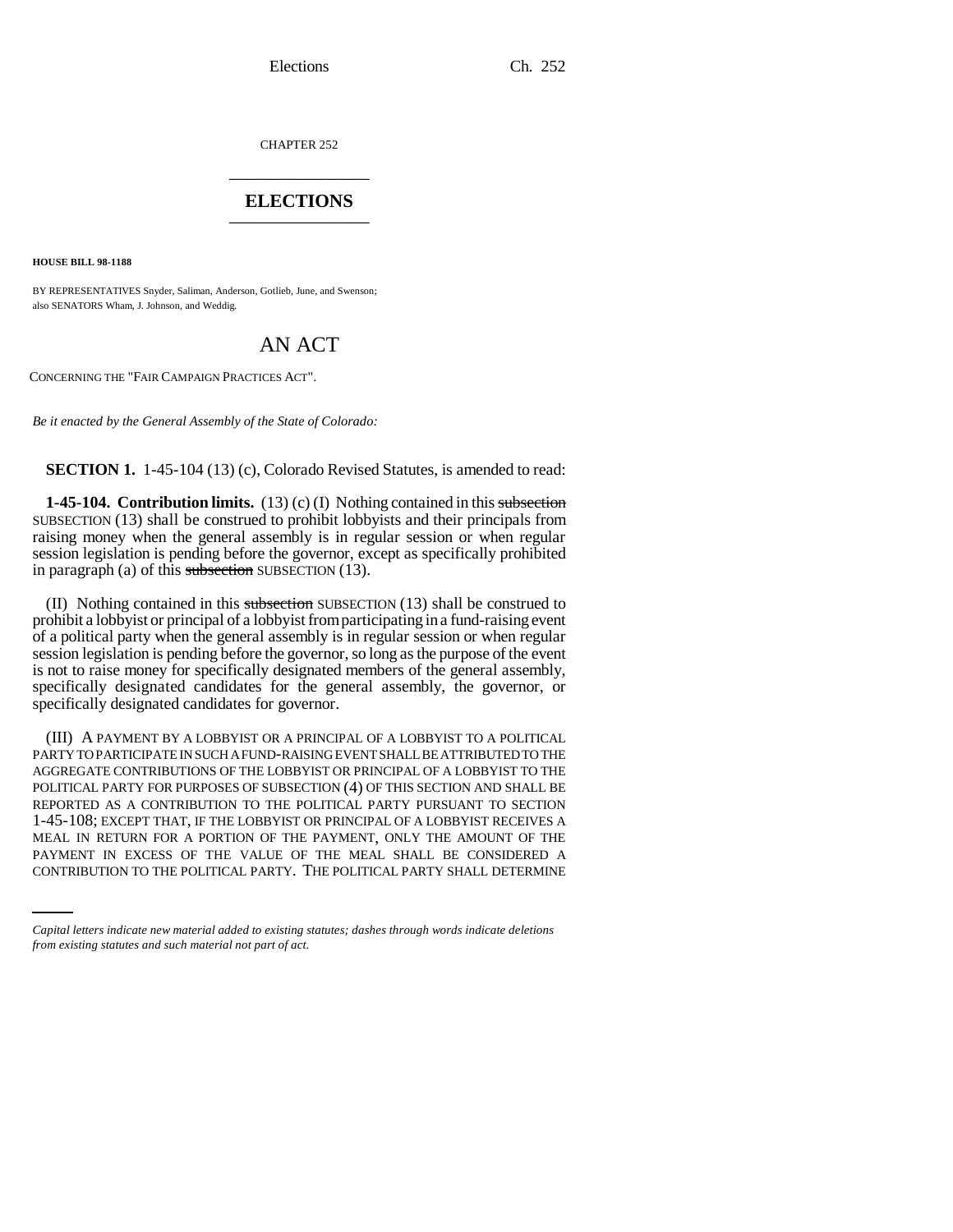### Ch. 252 Elections

THE VALUE OF THE MEAL RECEIVED FOR SUCH PAYMENT, WHICH SHALL APPROXIMATE THE ACTUAL VALUE OF THE MEAL.

(IV) A GIFT OF A MEAL DESCRIBED IN SUBPARAGRAPH (III) OF THIS PARAGRAPH (c) BY A LOBBYIST OR A PRINCIPAL OF A LOBBYIST TO AN INCUMBENT IN OR A CANDIDATE ELECTED TO ANY OFFICE DESCRIBED IN PARAGRAPH (a) OF THIS SUBSECTION (13) SHALL BE REPORTED AS FOLLOWS:

(A) THE LOBBYIST SHALL REPORT THE VALUE OF THE MEAL IN THE LOBBYIST DISCLOSURE STATEMENT FILED PURSUANT TO SECTION 24-6-302, C.R.S.

(B) THE INCUMBENT OR CANDIDATE SHALL REPORT THE VALUE OF THE MEAL IN THE PUBLIC OFFICIAL DISCLOSURE STATEMENT FILED PURSUANT TO SECTION 24-6-203, C.R.S.

**SECTION 2.** 1-45-105 (3), Colorado Revised Statutes, is amended to read:

**1-45-105. Voluntary campaign spending limits.** (3) Each state candidate who chooses to accept the applicable voluntary spending limit shall file a statement to that effect with the secretary of state at the time that the candidate registers a candidate committee pursuant to subsection  $1-45-108$  (3) FILES A CANDIDATE AFFIDAVIT PURSUANT TO SECTION 1-45-110 (1). Acceptance of the applicable voluntary spending limit shall be irrevocable except as set forth in subsection (4) of this section and shall subject the candidate to the penalties set forth in section 1-45-113 for exceeding the limit.

**SECTION 3.** 1-45-108 (2), Colorado Revised Statutes, is amended BY THE ADDITION OF A NEW PARAGRAPH to read:

**1-45-108. Disclosure.** (2) (c) ALL REPORTS FILED WITH THE SECRETARY OF STATE PURSUANT TO THIS SUBSECTION (2) SHALL BE SUBJECT TO THE FOLLOWING:

(I) THE REPORTING PERIOD FOR A QUARTERLY REPORT SHALL CLOSE ON THE LAST DAY OF THE MONTH AND SHALL BE FILED NO LATER THAN THE FIFTEENTH CALENDAR DAY FOLLOWING THE CLOSE OF THE REPORTING PERIOD.

(II) THE REPORTING PERIOD FOR A MONTHLY REPORT SHALL CLOSE FIVE CALENDAR DAYS PRIOR TO THE LAST DAY OF THE MONTH AND SHALL BE FILED NO LATER THAN THE FIRST CALENDAR DAY OF THE FOLLOWING MONTH.

(III) THE REPORTING PERIOD FOR THE REPORT DUE FOURTEEN CALENDAR DAYS PRIOR TO A MAJOR ELECTION SHALL CLOSE NINETEEN CALENDAR DAYS PRIOR TO THE ELECTION, AND THE REPORT SHALL BE FILED ON THE FOURTEENTH CALENDAR DAY PRIOR TO THE ELECTION.

(IV) THE REPORTING PERIOD FOR THE REPORT DUE THIRTY CALENDAR DAYS AFTER A MAJOR ELECTION SHALL CLOSE ON THE LAST DAY OF THE CALENDAR MONTH IN WHICH THE ELECTION WAS HELD AND SHALL BE FILED NO LATER THAN THE THIRTIETH CALENDAR DAY FOLLOWING THE ELECTION.

**SECTION 4.** 1-45-113, Colorado Revised Statutes, is amended BY THE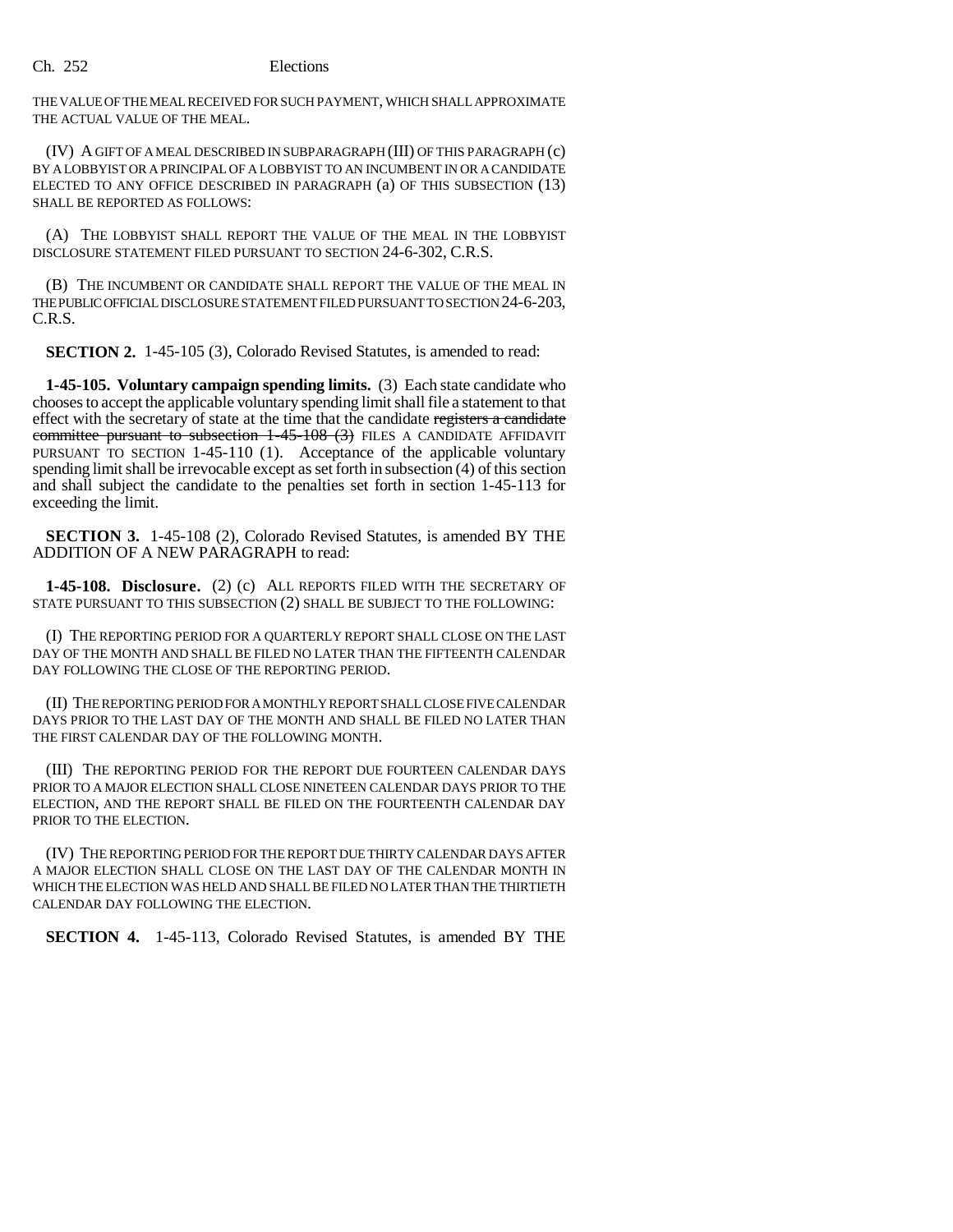# ADDITION OF A NEW SUBSECTION to read:

**1-45-113. Sanctions.** (6) (a) ANY INDIVIDUAL VOLUNTEERING HIS OR HER TIME ON BEHALF OF A CANDIDATE OR CANDIDATE COMMITTEE SHALL BE IMMUNE FROM CRIMINAL PROSECUTION OF A CLASS 2 MISDEMEANOR DESCRIBED IN SUBSECTION (1) OF THIS SECTION AND FROM ANY LIABILITY FOR A FINE OR PENALTY IMPOSED PURSUANT TO THIS SECTION IN ANY PROCEEDING THAT IS BASED ON AN ACT OR OMISSION OF SUCH VOLUNTEER IF:

(I) THE VOLUNTEER WAS ACTING IN GOOD FAITH AND WITHIN THE SCOPE OF SUCH VOLUNTEER'S OFFICIAL FUNCTIONS AND DUTIES FOR THE CANDIDATE OR CANDIDATE COMMITTEE; AND

(II) THE VIOLATION WAS NOT CAUSED BY WILLFUL AND INTENTIONAL MISCONDUCT BY SUCH VOLUNTEER.

(b) PARAGRAPH (a) OF THIS SUBSECTION (6) SHALL BE ADMINISTERED IN A MANNER THAT IS CONSISTENT WITH THE LEGISLATIVE DECLARATION SET FORTH IN SECTION 1-45-102.

**SECTION 5.** 24-6-203 (3), Colorado Revised Statutes, is amended BY THE ADDITION OF A NEW PARAGRAPH to read:

**24-6-203. Reporting by incumbents and elected candidates - gifts, honoraria, and other benefits - penalty.** (3) The report required by subsection (2) of this section shall include the following:

(g) ANY GIFT OF A MEAL TO A FUND-RAISING EVENT OF A POLITICAL PARTY.

**SECTION 6.** 24-6-203 (4) (b), Colorado Revised Statutes, is amended to read:

**24-6-203. Reporting by incumbents and elected candidates - gifts, honoraria, and other benefits - penalty.** (4) The report required by subsection (2) of this section need not include the following:

(b) Any item of perishable or nonpermanent value, including but not limited to meals, unless such item is required to be reported under paragraph (e) OR (g) of subsection (3) of this section;

**SECTION 7.** 24-6-301 (1.9) (a) (IV), Colorado Revised Statutes, is amended to read:

**24-6-301. Definitions.** As used in this part 3, unless the context otherwise requires:

(1.9) (a) "Disclosure statement" means a written statement which contains:

(IV) The name of any covered official to or for whom expenditures of fifty dollars or more have been made by or on behalf of the disclosing person for gift or entertainment purposes in connection with lobbying OR FOR WHOM AN EXPENDITURE WAS MADE BY OR ON BEHALF OF THE DISCLOSING PERSON FOR A GIFT OF A MEAL AT